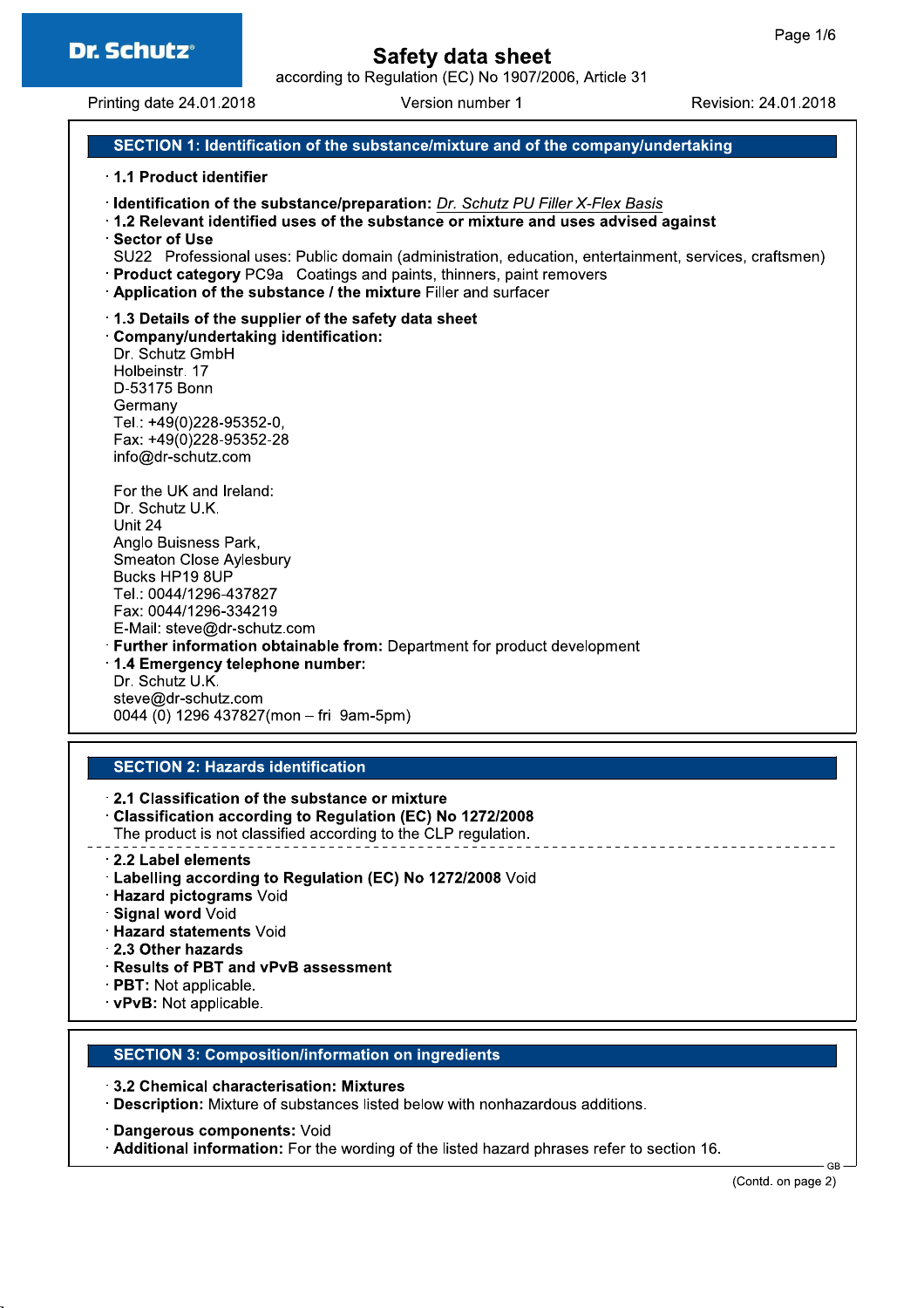# **Dr. Schutz®**

# Safety data sheet

according to Regulation (EC) No 1907/2006, Article 31

Printing date 24.01.2018

Version number 1

Revision: 24.01.2018

## Identification of the substance/preparation: Dr. Schutz PU Filler X-Flex Basis

(Contd. of page 1)

### **SECTION 4: First aid measures**

- 4.1 Description of first aid measures
- **General information:**

Immediately remove any clothing soiled by the product.

- No special measures required.
- After inhalation: Supply fresh air; consult doctor in case of complaints.
- After skin contact: Generally the product does not irritate the skin.
- After eve contact:

Rinse opened eye for several minutes under running water. If symptoms persist, consult a doctor.

- After swallowing: Rinse out mouth and then drink plenty of water.
- 4.2 Most important symptoms and effects, both acute and delayed
- No further relevant information available.
- 4.3 Indication of any immediate medical attention and special treatment needed

No further relevant information available.

### **SECTION 5: Firefighting measures**

- 5.1 Extinguishing media
- · Suitable extinguishing agents: Use fire extinguishing methods suitable to surrounding conditions.
- · For safety reasons unsuitable extinguishing agents: Not applicable.
- 5.2 Special hazards arising from the substance or mixture No further relevant information available.
- 5.3 Advice for firefighters
- · Protective equipment: No special measures required.
- Additional information

Dispose of fire debris and contaminated fire fighting water in accordance with official regulations.

### **SECTION 6: Accidental release measures**

- $\cdot$  6.1 Personal precautions, protective equipment and emergency procedures Not required.
- .6.2 Environmental precautions: Do not allow to enter sewers/ surface or ground water.
- 6.3 Methods and material for containment and cleaning up:

Absorb with liquid-binding material (sand, diatomite, acid binders, universal binders, sawdust).

- 6.4 Reference to other sections
- See Section 7 for information on safe handling.
- See Section 8 for information on personal protection equipment.

See Section 13 for disposal information.

### **SECTION 7: Handling and storage**

- .7.1 Precautions for safe handling No special measures required.
- · Information about fire and explosion protection: No special measures required.
- .7.2 Conditions for safe storage, including any incompatibilities
- · Storage:
- Requirements to be met by storerooms and receptacles: No special requirements.
- Information about storage in one common storage facility: Not required.
- · Further information about storage conditions: Store receptacle in a well ventilated area.
- .7.3 Specific end use(s) No further relevant information available.

### **SECTION 8: Exposure controls/personal protection**

Additional information about design of technical facilities: No further data; see item 7.

(Contd. on page 3)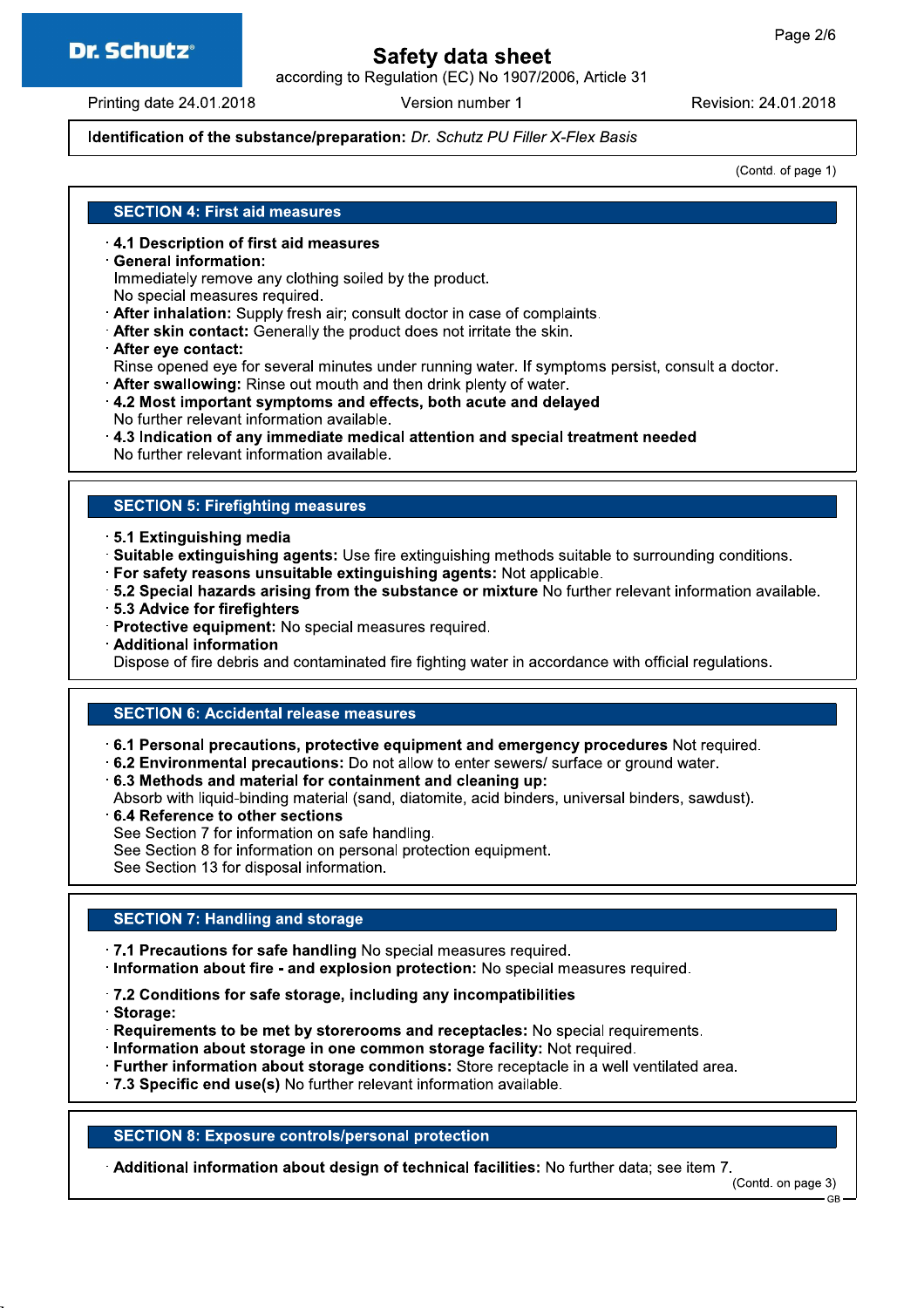

# Safety data sheet

according to Regulation (EC) No 1907/2006, Article 31

Printing date 24.01.2018

Version number 1

Revision: 24.01.2018

## Identification of the substance/preparation: Dr. Schutz PU Filler X-Flex Basis

(Contd. of page 2) 8.1 Control parameters **Exposure limit values:** The product does not contain any relevant quantities of materials with critical values that have to be monitored at the workplace. Additional information: The lists valid during the making were used as basis. 8.2 Exposure controls Occupational exposure controls: **General protective and hygienic measures:** The usual precautionary measures are to be adhered to when handling chemicals. Respiratory protection: Not required. **Protection of hands:** The glove material has to be impermeable and resistant to the product/ the substance/ the preparation. Due to missing tests no recommendation to the glove material can be given for the product/ the preparation/ the chemical mixture. Selection of the glove material on consideration of the penetration times, rates of diffusion and the degradation **Material of gloves** The selection of the suitable gloves does not only depend on the material, but also on further marks of quality and varies from manufacturer to manufacturer. As the product is a preparation of several substances, the resistance of the glove material can not be calculated in advance and has therefore to be checked prior to the application. Penetration time of glove material The exact break trough time has to be found out by the manufacturer of the protective gloves and has to be observed. Eye protection: Not required. · Body protection: Light weight protective clothing **SECTION 9: Physical and chemical properties** 9.1 Information on basic physical and chemical properties **General Information** Appearance: Form: Pasty Colour: Not determined. Characteristic · Odour: Odour threshold: Not determined. pH-value: Not applicable. **Change in condition Melting point/freezing point:** Undetermined. Initial boiling point and boiling range: Undetermined. · Flash point: Not applicable. · Flammability (solid, gas): Not determined. **Decomposition temperature:** Not determined. Auto-ignition temperature: Product is not selfigniting. **Explosive properties:** Product does not present an explosion hazard. **Explosion limits:** Lower: Not determined. Upper: Not determined. Vapour pressure: Not applicable. (Contd. on page 4)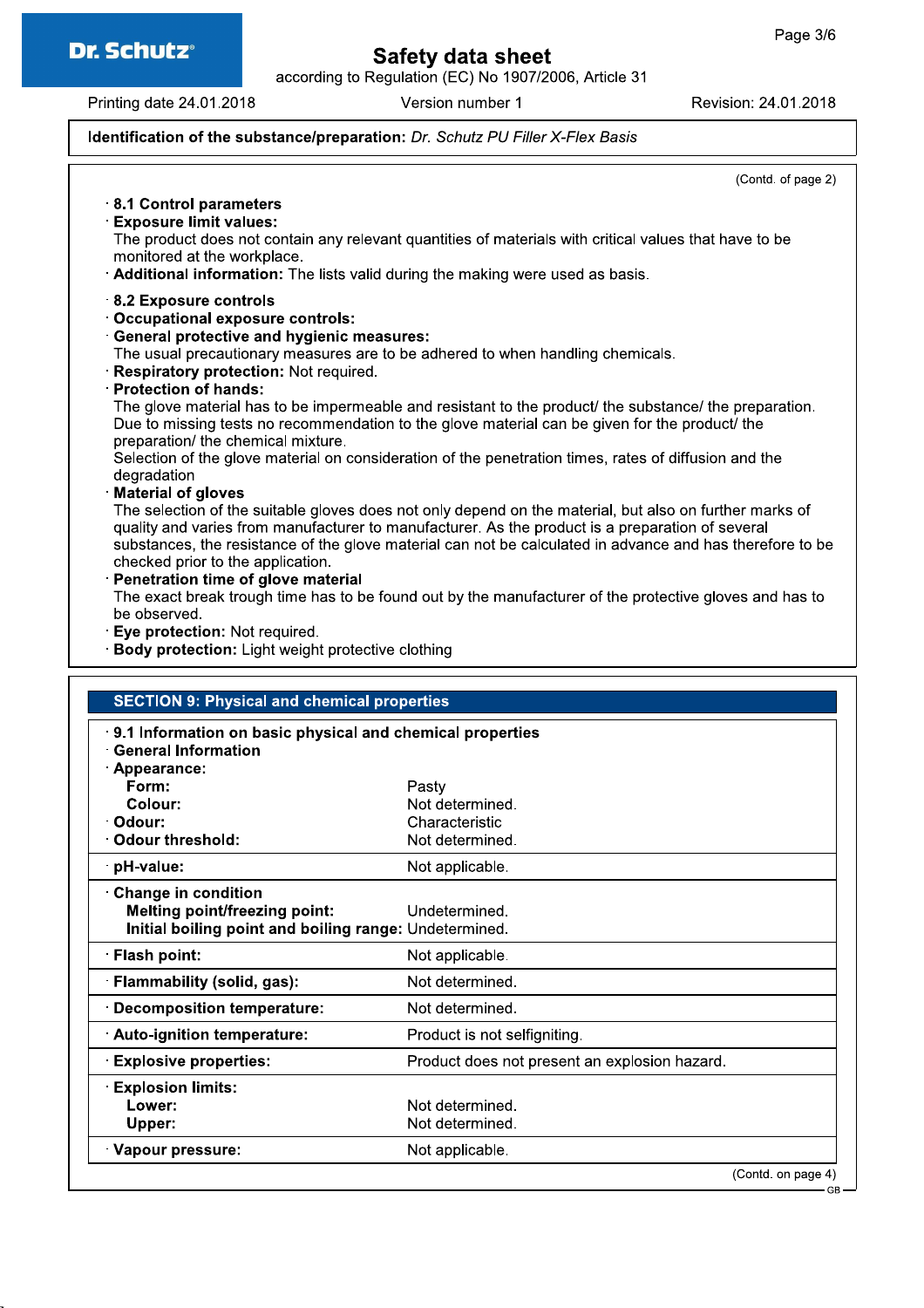# Safety data sheet

according to Regulation (EC) No 1907/2006, Article 31

Printing date 24.01.2018

Version number 1

Revision: 24.01.2018

## Identification of the substance/preparation: Dr. Schutz PU Filler X-Flex Basis

|                                           | (Contd. of page 3)                         |
|-------------------------------------------|--------------------------------------------|
| <b>⋅Density at 20°C:</b>                  | $1,45$ g/cm <sup>3</sup>                   |
| <b>Relative density</b>                   | Not determined.                            |
| · Vapour density                          | Not applicable.                            |
| <b>Evaporation rate</b>                   | Not applicable.                            |
| Solubility in / Miscibility with          |                                            |
| water:                                    | Insoluble.                                 |
| · Partition coefficient: n-octanol/water: | Not determined.                            |
| ∵Viscosity:                               |                                            |
| Dynamic:                                  | Not applicable.                            |
| Kinematic:                                | Not applicable.                            |
| Solvent content:                          |                                            |
| VOC (EC)                                  | $0.00 \%$                                  |
| 9.2 Other information                     | No further relevant information available. |

### **SECTION 10: Stability and reactivity**

- · 10.1 Reactivity see section "Possibility of hazardous reactions".
- .10.2 Chemical stability No information available.
- Conditions to avoid: No decomposition if used according to specifications.
- 10.3 Possibility of hazardous reactions No dangerous reactions known.
- . 10.4 Conditions to avoid No further relevant information available.
- · 10.5 Incompatible materials: No further relevant information available.
- . 10.6 Hazardous decomposition products: No dangerous decomposition products known.

### **SECTION 11: Toxicological information**

11.1 Information on toxicological effects

- Acute toxicity Based on available data, the classification criteria are not met.
- · Primary irritant effect:
- . Skin corrosion/irritation Based on available data, the classification criteria are not met.
- · Serious eye damage/irritation Based on available data, the classification criteria are not met.
- · Respiratory or skin sensitisation Based on available data, the classification criteria are not met.
- CMR effects (carcinogenity, mutagenicity and toxicity for reproduction)
- · Germ cell mutagenicity Based on available data, the classification criteria are not met.
- · Carcinogenicity Based on available data, the classification criteria are not met.
- · Reproductive toxicity Based on available data, the classification criteria are not met.
- STOT-single exposure Based on available data, the classification criteria are not met.
- STOT-repeated exposure Based on available data, the classification criteria are not met.
- Aspiration hazard Based on available data, the classification criteria are not met.

## **SECTION 12: Ecological information**

- 12.1 Toxicity
- Aquatic toxicity: No further relevant information available.
- 12.2 Persistence and degradability No further relevant information available.
- . 12.3 Bioaccumulative potential No further relevant information available.
- . 12.4 Mobility in soil No further relevant information available.

(Contd. on page 5)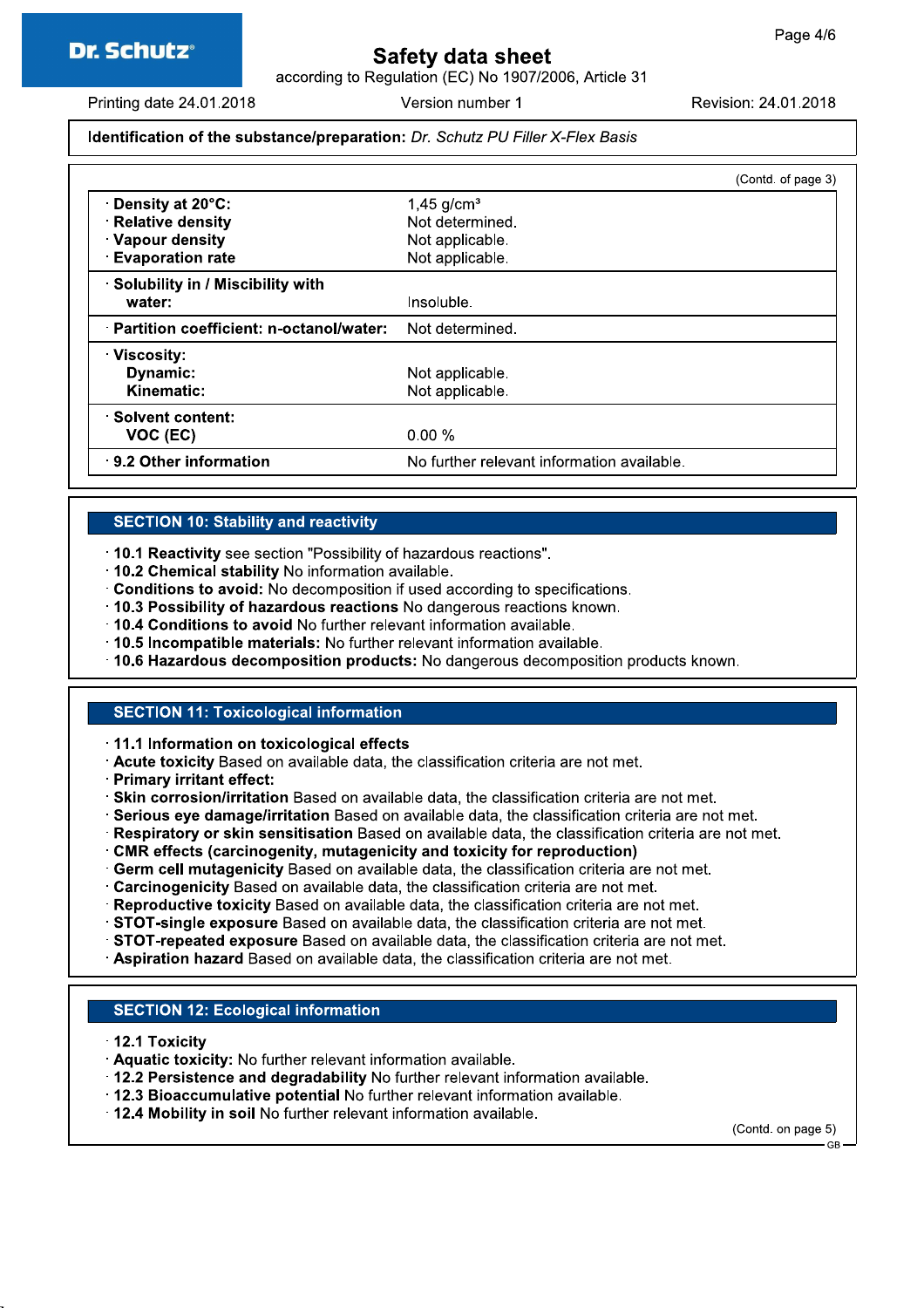

# **Safety data sheet**

according to Regulation (EC) No 1907/2006, Article 31

Printing date 24.01.2018

Version number 1

Revision: 24.01.2018

## Identification of the substance/preparation: Dr. Schutz PU Filler X-Flex Basis

(Contd. of page 4)

## · Additional ecological information:

General notes:

Water hazard class 1 (German Regulation) (Self-assessment): slightly hazardous for water Do not allow to reach ground water/water course. Do not allow undiluted product or large quantities of it to reach sewage system.

- 12.5 Results of PBT and vPvB assessment
- · PBT: Not applicable.
- vPvB: Not applicable.
- . 12.6 Other adverse effects No further relevant information available.

### **SECTION 13: Disposal considerations**

13.1 Waste treatment methods

· Recommendation Smaller quantities can be disposed of with household waste.

**European waste cataloque** 

08 04 10 | waste adhesives and sealants other than those mentioned in 08 04 09

· Uncleaned packaging:

· Recommendation: Disposal must be made according to official regulations.

| <b>SECTION 14: Transport information</b>                                                             |                 |
|------------------------------------------------------------------------------------------------------|-----------------|
| 14.1 UN-Number<br>· ADR, ADN, IMDG, IATA                                                             | Void            |
| 14.2 UN proper shipping name<br>ADR, ADN, IMDG, IATA                                                 | Void            |
| 14.3 Transport hazard class(es)                                                                      |                 |
| · ADR, ADN, IMDG, IATA<br>∴Class                                                                     | Void            |
| 14.4 Packing group<br><b>ADR, IMDG, IATA</b>                                                         | Void            |
| 14.5 Environmental hazards:                                                                          | Not applicable. |
| 14.6 Special precautions for user                                                                    | Not applicable. |
| 14.7 Transport in bulk according to Annex II of<br><b>Marpol and the IBC Code</b><br>Not applicable. |                 |
| UN "Model Regulation":                                                                               | Void            |

### **SECTION 15: Regulatory information**

15.1 Safety, health and environmental regulations/legislation specific for the substance or mixture

Directive 2012/18/EU

· Named dangerous substances - ANNEX I None of the ingredients is listed.

. 15.2 Chemical safety assessment: A Chemical Safety Assessment has not been carried out.

(Contd. on page 6)

**GR**